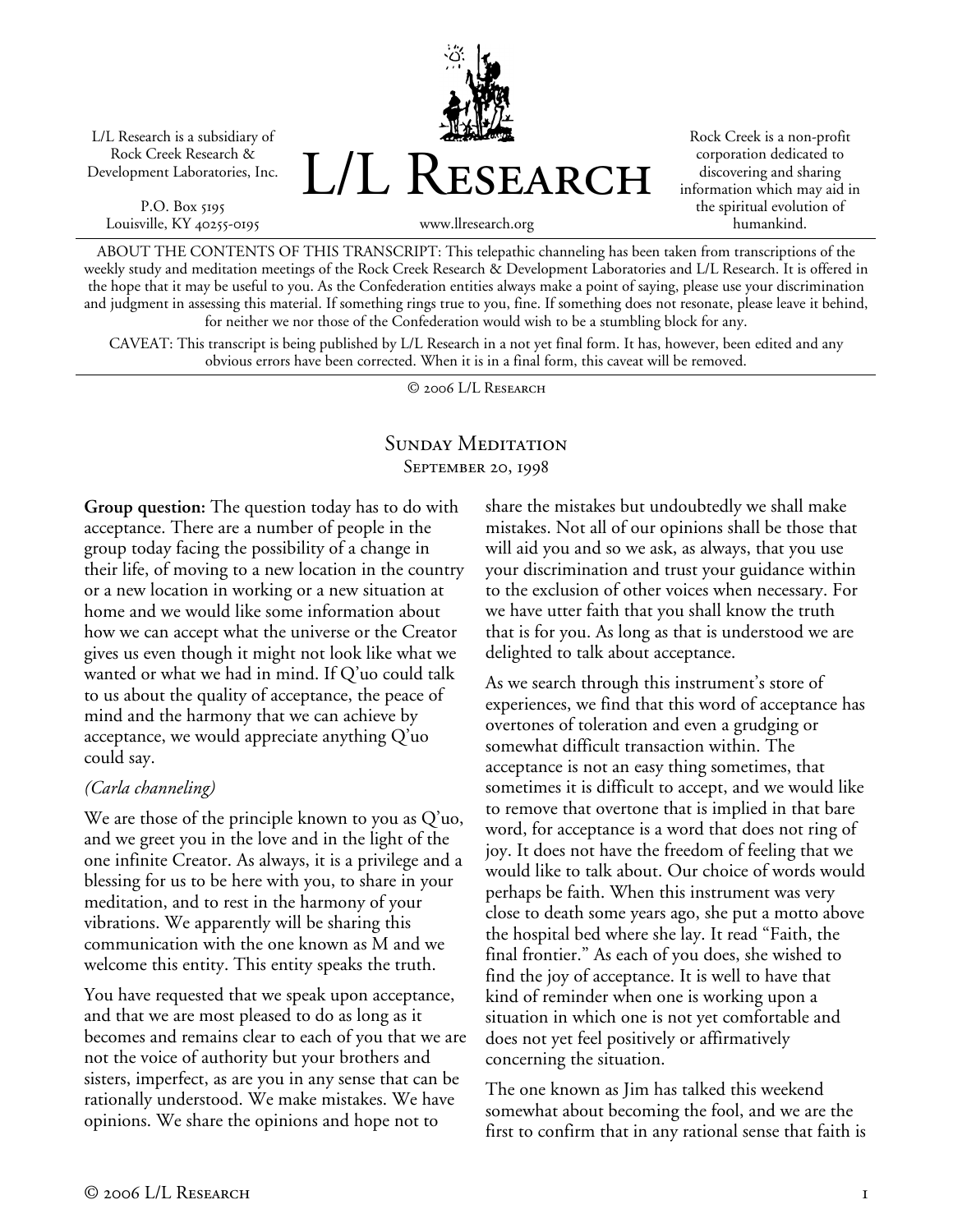a foolish thing, that archetypical image of the fool walking off the cliff into dead air. This instrument immediately thinks of the coyote in the Road Runner cartoon, who is running at top speed to the edge of the cliff and beyond and continues running in the air until he realizes that there is no more cliff. That realization plummets him to the depths. The teacher known to you as Jesus called to the one known as Peter who was in a boat. Jesus was walking across the waves towards him. At Jesus' call, Peter left the boat and was walking on the water also, until he realized that he was on water. And as his faith fell prey to rational observation, he sank like a stone. So each of you is vulnerable when being full of faith to accusations of foolishness, of not getting it, of not being aware of the true situation, and like any fool there is almost no answer that will satisfy one who critiques the actions of faith.

## *(Long pause.)*

We allowed this instrument to remain without any information for some few seconds in order that we might demonstrate immediately, and within the context of the moment, the type of energy that is involved in the faithful. This instrument did not attempt to fill the silence that it perceived from us with its own opinion or any words that might put off the need for the next meaningful thought. The instrument was content to be silent if we were silent. It is a lesson that took this particular instrument some years to learn. And, indeed, each of you has spent lifetimes already working on this precise discipline of the personality and of the mind.

When each of you is not within the veil of forgetting, each of you is full of faith and power and purity. Each of you has been eons in development. Each of you brings to this moment a tremendous array of gifts. And each has created for itself each and every opportunity that you and your higher self, as forces of soul or spirit, felt that you would wish to have. As the character this instrument calls Clouseau<sup>1</sup> would say, "Every move you make is carefully planned." We say this as we watch you falling over the furniture of your life, tumbling through doorways, bumping up against walls you didn't see, and walking through the walls that others see. And yet within the confines of the incarnational

self, how difficult, indeed how impossible it is to remain aware of who you are.

It is difficult to gather the self together to meet such a challenge as prompted this question. For that which you deal with upon the surface is extremely seamless. It is an excellent illusion. It is a thorough going in rich illusion, a tapestry of detail that is incredibly intricate and absorbent. And yet all of this is as the thinnest shell, and has as much life in comparison to the self that you are within that shell of personality as does the shell of an egg compared to that life within, that the shell protects, that the forces within the shell feed.

Many of you have spoken this weekend concerning the desire to move out of that shell, to become a citizen of eternity and not a person with a body and a lifetime, a beginning and an ending. And yet this is your time within the shell. This world of shadow is your time of being unborn and developing that being which shall hatch upon the entrance to larger life which you call death. Within this shell is marshaled infinite power, wisdom and love. Within this shell lies the food that you shall need, those drinks of water that are guidance, inspiration and hope. And so we ask you to abide within that state of being in the learning situation of the unhatched egg. Unlike the little shell of the egg, your shell is large. You may move about. You may express yourself within the illusion in many, many ways. However, you are constantly and infinitely protected. That physical vehicle that sustains life within this density, within this illusion, shall fail. Just as it had a beginning so shall it have an end. So each moment that you have within the time and space of this illusion is precious, for it can be given only the one time. There is no recapturing a second of experience, opportunity, challenge. And of course we urge you therefore to be alert, to be vigilant, to pay attention, for the winds of your thoughts are rich with useful concept. There is constantly coming to you from many sources guidance by sign, by metaphor, by physical experience. And as you use your intuition to notice coincidence and synchronicity and pattern, you may begin to find your environment more and more full of information and this is helpful to one who is attempting to live a life in faith.

For one who is looking for a job, looking for a way to make money, there is that feeling of panic. "Yes, I have faith, I have faith that the Creator loves me, I

 $\overline{a}$ <sup>1</sup> Inspector Clouseau, from the movie *The Pink Panther*.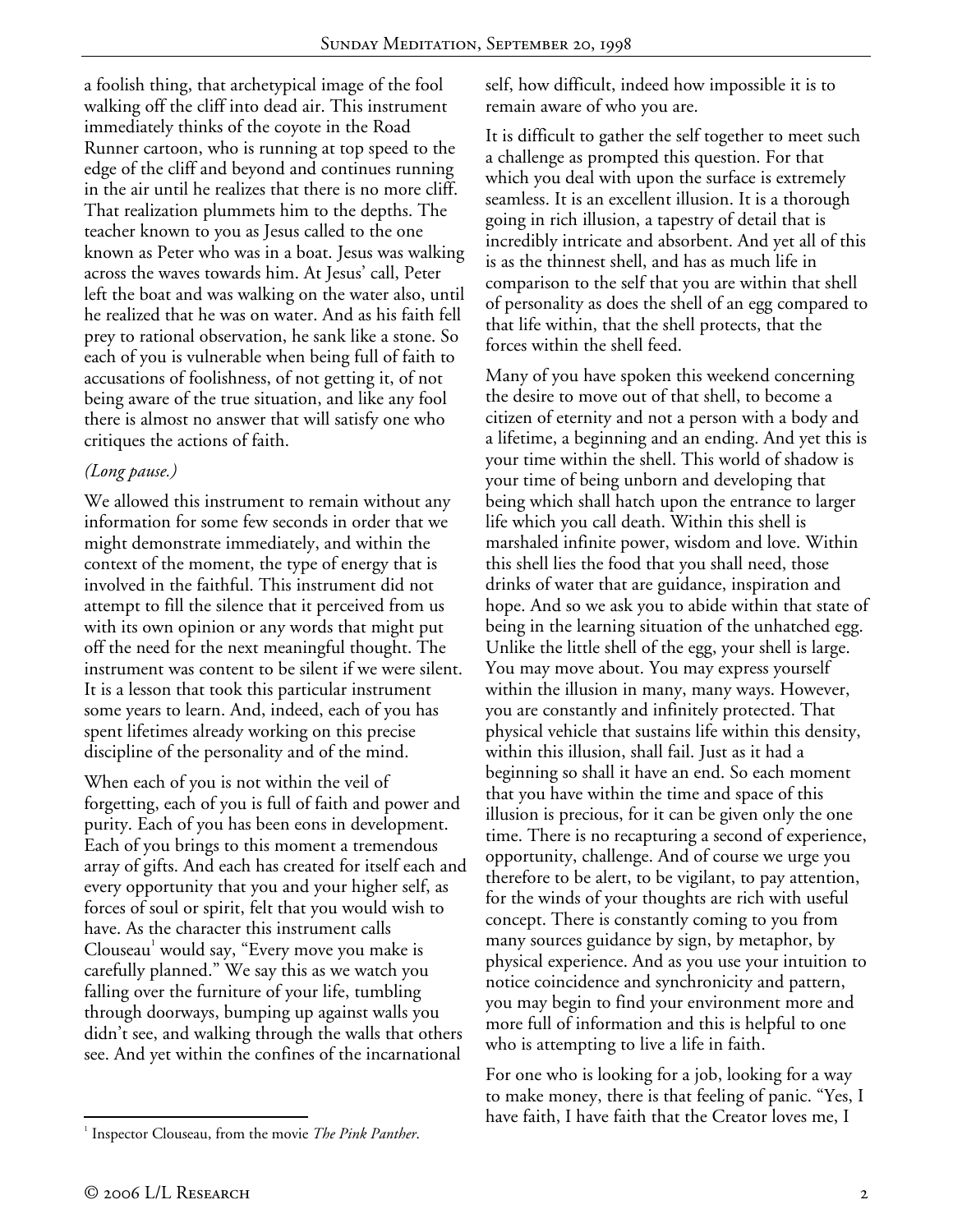have faith that I am something more than my body and my mind, but I need a job." We encourage each who has concerns to voice them not to the self, but to the Creator. This instrument often argues with the Creator. The Creator doesn't mind. We would encourage each of you to have conversations with deity however you may envision that, at any length, at any time, with any emotional import whatsoever. With this conversation is more than any emotional colloquy. When talking with the Creator you are opening lines of energy within the deep mind that marshal and enable forces that are helpful to you. Let your faith be in something you can talk to. Let the deity have whatever face it has for you. Let the Creator be real to you. For, truly, as you move from this veil of forgetting, much will be restored to your knowledge, and you will marvel that you could ever doubt the eminence and reality of infinite intelligence, that great Logos that is love.

We do not know how to make real to you the Creator. We can suggest conversation, we can encourage silent listening, but in general we can simply say that any way that you can engage yourself in converse with intelligent infinity will be helpful to you. Indeed, you are speaking with yourself. However, it is helpful to speak to the greater Self and not simply to run the small circle of thought that goes nowhere. When the issue is acceptance or faith, the last thing that you need is rational thought. Here is a situation in which the intellect and its logic will not be useful in most cases. Now let us look at that for a moment. The logical mind that you have working for you is extremely helpful in making choices. That is the nature of intellect. It discriminates, it compares, it sees options, and chooses one. Much of the incarnational routine, shall we say, of daily life needs this kind of attention, organization, good choices made that will move you through the day and through the week and so forth.

There are entities that spend their entire incarnation without need for the recourse [of] faith. These people have the bliss of ignorance and having not yet come to the crossroads when logic fails. And one must move into the realm of unknown and mysterious things. For those who have come to be awake within the sleeping world, for those who have chosen to dive a bit deeper into quality of life, times when faith alone will serve come ever more rapidly and frequently. And indeed for many there are times when intuition and faith alone will steer the ship

that can read no direction from the stars, yet how to inspire within you that quality of attitude that we call faith? Certainly one suggestion we may give you, and we do that again and again, is to learn to appreciate the still, small voice that speaks in silence. The Zen Buddhists have a saying that this instrument is fond of which is, "I held stones in my mouth for twenty years until I learned to be silent." Where does that urge to fill up the silence come from? There is that fear of silence, that reluctance to move into the unknown, the ineffable, the trackless, and yet this is the very stuff, the very material that you so value as a soul, as a spirit looking for the opportunity to work upon the consciousness, the polarity of that infinite and eternal self. Indeed, you wished to come here to be of service, but you also wished to learn. You wished to place yourself at risk. You make yourself vulnerable in order that you would have this opportunity to work on faith.

Move into now your body, feel that physical vehicle, feel the gravity that makes it rest upon your seat. Feel that contact, feel the shape of your bones and your flesh as you sit in meditation. Pull back the view and see yourself sitting with your feet pointing towards the center of the Earth and your head pointing outward from the side of the planet as it revolves in infinite space at the edge of the small galaxy, nowhere near the center of the universe. How tiny, how infinitesimal each of us is and yet each contains the creation. It is this sense of the infinite riches within that we would like to share with you as we encourage you to cooperate with your destiny, to recognize that it is well to move from the safety of intellectual and rational thought to the illogical and foolish ways of faith, and knowing that all is well, and all shall be well. There are so many mottos about taking it one day at a time that we can hardly speak about that concept without trivializing our conversation. And yet one great key in living in faith is taking it as it comes. This instrument has a friend that likes to imagine the worst: "What would I do if the worst possible scenario occurred?" This friend causes itself many worries. We would encourage you that when you have that craving for surety, to think upon the fool in mid-air who does not look down, who chooses, illogical though it may be, to trust.

Each of you will move through your days and meet your eventual physical demise with a mixture of easy and difficult times. We encourage you to watch for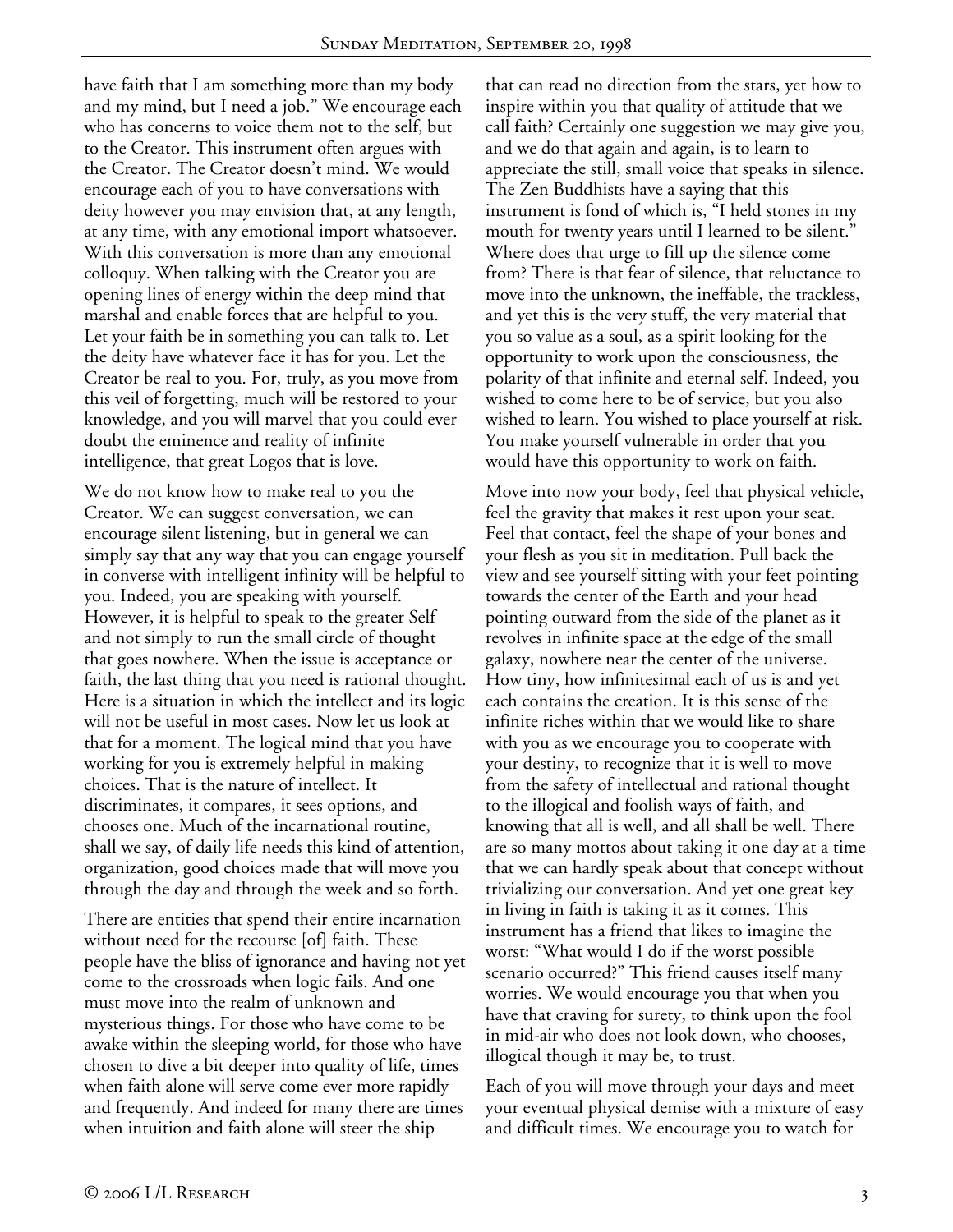the pattern, watch for those things within you that cause you to stop and contract and move into that worried state where the thoughts move in small circles. Watch for those, being aware that your earthly pilgrimage is a journey from the head to the heart, a journey from past and future to the present, a journey from dark and light to oneness, a journey from right and wrong to love. Focus upon your love that you can give, that you can receive. Honor and respect that, follow that, and for the rest having done all those logical things which one can do in a situation, then crawl into the hands of infinite intelligence and rest easy. We encourage you to strive. We encourage you to help your situation in any logical, rational way that you can. But when those things have been done and there is still concern we encourage you to walk upon the water, to jump into mid-air, to toss yourself into the sea of confusion in faith that the Creator will toss you where you are to go and will bring to you the fish you need to eat and the water you need to drink and the understanding you need to grow.

You have but a little while upon this Earth. May you use the time lovingly, sweetly, insofar as you are able. There is for the fool a peace, a peace that the world cannot know. It is the peace of absolute trust, that the one who watches the sparrow also watches you. That no matter what occurs, be it starvation or death, this too is acceptable, this too is part of pattern, a beginning, middle and ending. When once again this body that you now enjoy is dust, what you shall value about this incarnation is the suffering you have successfully undergone, the challenges that you have been able to take advantage of as opportunities to express faith.

There is no way to prove spiritual truth. This is not an elementary mistake that the Creator made but rather a careful example of the refusal to infringe upon the free will of each spirit, That each may learn and each may be guided by faith alone, to rest in confidence and quiet surety. We encourage each to work upon these difficulties with a light heart and with a peace within that simply says, "I'm looking, I'm watching"…

### *(Side one of tape ends.)*

## *(Carla channeling)*

… in your faith, in your serenity, and as you go about this work to remain aware of those about you. For they too are moving through crises of faith,

initiations that cause them to be up at night, to be concerned and disturbed. For each of you can be to others that bright light that remains faithful and steady, and remember the unknown stranger as well. Turn your mind to the crisis of faith of those many, many of your tribe of human that you know not, that you shall never know within incarnation and who are yet a part of you, and you them. And lend them your faith, let it wing where it will, where it is needed, for just in such a manner can you love and serve without leaving your chair, without moving a muscle, and serve right well, and in a very important way. You are not the only entity adrift on this sea of confusion. The archipelago is crowded, my dear brothers and sisters, with many frail barques, with many wandering souls, and each of you is to the other an anchor, a mast for sail, a rudder for direction. You know not when you shall be able to be used to aid another.

This instrument is informing us that we have talked long enough on this subject and with our customary humility we shall, therefore, fold our tents on this subject and steal away in order that you may ask other questions that you may have at this time. We would at this time transfer this contact to the one known as Jim, thanking and leaving this instrument in love and light. We are Q'uo.

## *(Jim channeling)*

I am Q'uo, and am with this instrument, and we greet you again in love and in light. At this time it is our privilege to offer ourselves in the attempt to speak to any further queries which those present may have for us. Is there another query at this time?

**Questioner:** As entities, did we always exist, as we shall continue to forever exist?

I am Q'uo, and am aware of your query, my brother. To the best of our knowledge, which as we spoke before is limited, each here and each that is now in creation in any portion of the creation has existed before any creation began yet not as you exist now, for you are rich with experience gathered through many, many lifetimes in different locations within this creation. However, as [a] point of consciousness, as an awareness of being, yes, indeed, each has existed, and shall exist, in the future as you see it.

Is there a further query, my brother?

**Questioner:** No, thanks.